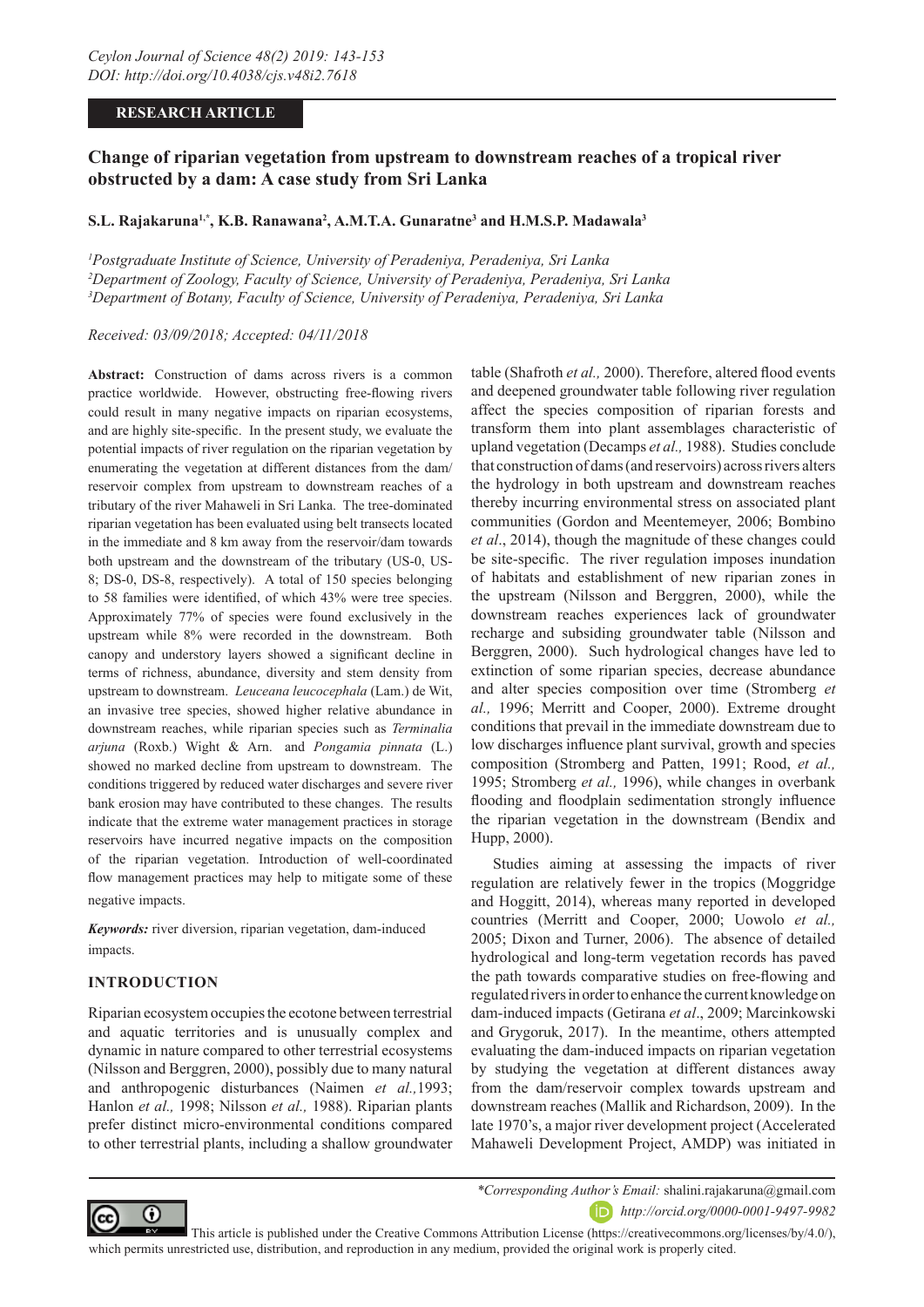Sri Lanka with the aim of generating hydropower and irrigation facilities to dry zone areas. Under this mega project, number of dams and reservoirs were constructed across the river Mahaweli as well as across some of its tributaries. As a part of this project, in 1983 an earthfilled dam was constructed across the Ulhitiya Oya (oya = stream), a right bank tributary of the main river. The present study was conducted with the aim of identifying any dam-induced impacts on the composition, abundance and richness of the riparian vegetation along upstream and downstream reaches of the Ulhitiya reservoir. Due to lack of comprehensive botanical information (apart from a list of plant species) in the Environmental Impact Assessment (EIA) Report published in 1980 prior to the project, the present study compared the riverine vegetation at different distances away from the dam/reservoir complex towards both upstream and downstream, with the assumption that upstream (especially the riverine segment located 8 km upstream of the reservoir) is relatively less affected than that of the downstream due to river regulation. With no significant topographical differences from upstream to downstream reaches and with similar anthropogenic disturbances, we hypothesized that any changes that may observed in the riverine vegetation are direct impacts caused by the construction of dam/ reservoir complex across the Ulhitiya Oya (ULH).

## **MATERIALS AND METHODS**

## **Study site**

Ulhitiya Oya originates from the south-eastern plateau (350 m) of the central massif of the island and drains into the river Mahaweli at Ulhitiya. The study area receives much of its rainfall from the north-east monsoon (October to January), followed by a long dry spell from February to August. The study area comes under the Intermediate Zone with a mean annual rainfall ranging from 1,500 to 1,700 mm and mean annual temperature of 31.5 °C. However, the specific study area receives relatively a low mean annual rainfall of approximately 24 mm as calculated during the period of 10 years from 2003 to 2013 (Source: Hasalaka

Weather Station of Irrigation Department, Sri Lanka). The terrain of the study area is relatively flat with an elevation of 350 m asl. The tropical moist semi-evergreen forests and the river-associated forests are the major near natural forest types in the study area (Ashton and Gunatilleke, 1987).

## **Physical attributes of the Ulhitiya Oya**

#### *Spill discharges*

The reservoir has a total capacity of 88,000 acre foot with a catchment area of 28,230 ha. Mean monthly spill charges from the Ulhitiya Reservoir recorded in four consecutive years (2012-2015) are given in Figure 1.

### *Flow velocity and depth*

Velocity of the water flow was measured randomly using a flow velocity meter (Valeport, Electromagnetic Flow Meter, Model 108) in different stream habitats (runs, riffles, and pools) in the immediate upstream and downstream of the river during successive wet and dry seasons starting from March, 2014 to February, 2015 (Figure 2). The mean flow velocity was significantly higher in the upstream than in the downstream, though no seasonal differences were observed between the reaches. The immediate downstream of the river was deeper than the immediate upstream (Figure 2).

### *Experimental layout*

Eight river segments (100 m long) located at four different distances (two segments for each distance) from both upstream and downstream reaches of ULH were selected for the study, out of which four were located in the immediate upstream (US-0) and 8 km away from the reservoir (US-8) while the other four located in the immediate (DS-0) and 8 km away from the dam towards downstream (DS-8; Figures 3 and 4).



**Figure 1:** Mean monthly spill discharges (in million cubic meters) from the Ulhitiya Reservoir of four consecutive years, 2012, 2013, 2014 and 2015. Data credit: Mahaweli Authority of Sri Lanka.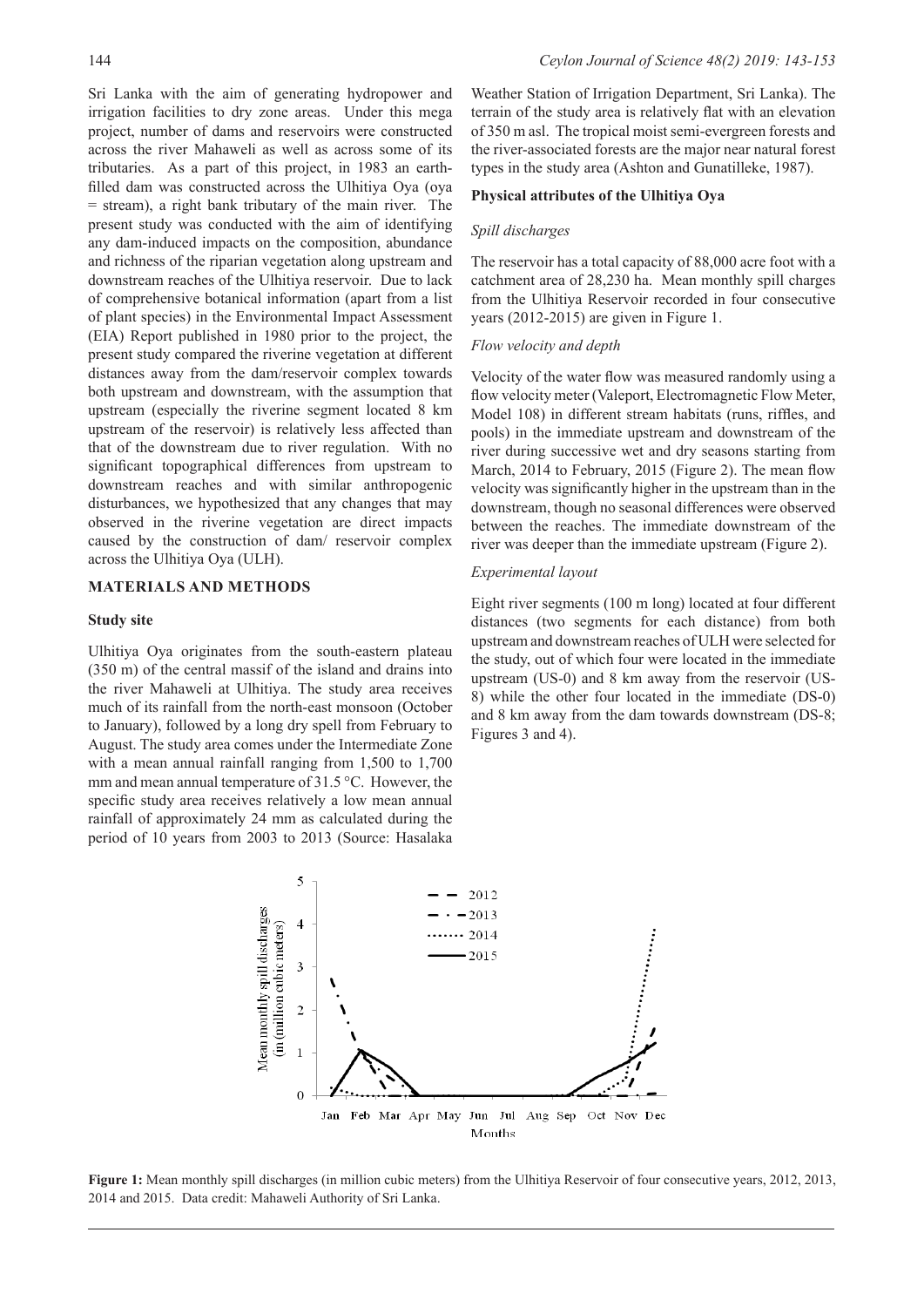

**Figure 2:** (a) Mean water flow velocity (m/s) in upstream and downstream of Ulhitiya Oya during a dry (March – August, 2014) and a wet season(September, 2014 to February, 2015) (Dry season:  $P = 1.01e^{-0.7}$ ,  $F = 11.9$ ,  $DF = 1$  Wet season:  $P = 1.55e^{-12}$   $F = 22.11$  df=1) and (b) Mean depth(m) in upstream and downstream of Ulhitiya Oya during a dry and a wet season (Dry season: P=0.2e-16, F= 46.78, DF=1 Wet season: P=0.2e-<sup>16</sup>;F= 36.16,df=1). Each value is an average of six measurements taken for each parameter during each season.



**Figure 3:** A schematic diagram depicting the locations of the river segments in the upstream (US-0 and US-8) and in the downstream (DS-0 and DS-8) of the Ulhitiya reservoir. Each study segment contained four belt transects established in both left and right banks at each distance totaling 32.



**Figure 4:** A map showing the study sites located in the upstream (US) and downstream (DS) reaches of Ulhitiya Oya, where study sites were located at different distances away from the dam/reservoir. The approximate study locations at different distances along the upstream and downstream reaches are indicated in black lines.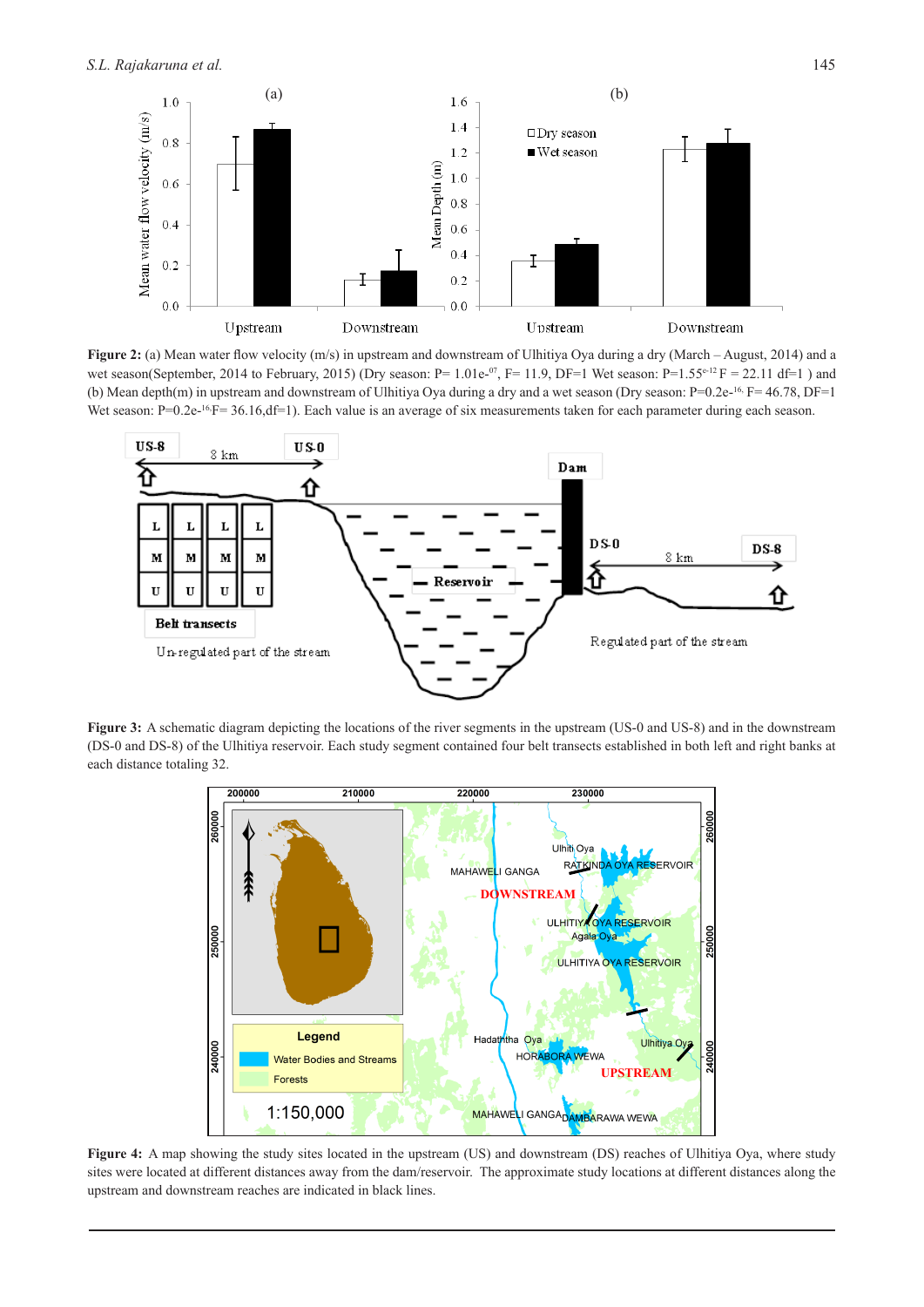In each 100 m study segment, four 10 m  $\times$  30 m belt transects were established perpendicular to the river flow (totaling 8 belt transects in each distance). Transects started from the shallow waters and was extended along the bank until it reaches the upland vegetation. Each 10 m  $\times$  30 m belt transect was divided into three,  $10 \text{ m} \times 10 \text{ m}$  plots. The 100 m<sup>2</sup> plots closer to the river flow were categorized as lower zone (L), plots furthest to the river flow were marked as upper zone (U) while the plots in between L and U as middle zone (M) (Figure 3).

The study segments of the riverine vegetation were selected more or less randomly avoiding parts of the river devoid of riverine vegetation due to local anthropogenic disturbances. The riverine vegetation was categorized into three main layers (canopy, understory and ground) for the enumeration based on their diameter at breast height (dbh) and height. The 'canopy' vegetation (> 10 cm dbh) was enumerated using  $10 \text{ m} \times 10 \text{ m}$  plots. The 'understory' vegetation  $(> 1 \text{ m}$  in height with a dbh $< 10 \text{ cm}$ ) was evaluated in two, 5 m  $\times$  5 m. For both 'canopy' and the 'understory' layers, number of individuals were counted and identified. The remaining individuals (height < than 1 m) were defined as the 'ground' vegetation and estimated their cover values (as a %) visually in three,  $2 \text{ m} \times 2 \text{ m}$ plots. Vegetation sampling of the 'understory' and 'ground' layers was carried out twice to represent a dry (February to August, 2013) and a wet season (September to January, 2014) while the canopy layer was sampled only once.

#### **Data Analysis**

The density (number of individuals per square meter) and species richness (number of species per sampling unit) were calculated. The data was tested for normality in distribution using the Shapiro-Wilk test in R studio 0.98.490. As the data were not normally distributed, they were transformed into square root values before conducting analysis of variance.

A two factor factorial model (different distances; US-8/US-0/DS/0/DS-8 and riverine zones; L/M/U) was used to analyze the effects of the factors on density and species richness of vegetation. As vegetation sampling was done in two seasons (dry and wet) for the understory and the ground vegetation, the model was modified with another factor (Wet /Dry). The multi-way ANOVA in R studio version 0.98.490was used to analyze the effects of distances (US-8/US-0/DS/0/DS-8), riverine zone (L/M/U) and their interactions on the density and richness of canopy, understory and ground vegetation. When multi-way ANOVA indicated significant effects, one-way ANOVA was carried out with Tukey pair-wise comparison to explore mean separations. The Shannon-Wiener diversity (H') and evenness  $(E_{\mu})$  indices were calculated using the following formulae (Shannon and Wiener, 1963; Pielou, 1969).

$$
H' = -\sum (p_i) [L_n (P_i)] \dots (1)
$$

whereas

 $H' =$  Shannon-Wiener Diversity Index,

 $p_i$  = proportion of total abundance of represented by  $i<sup>th</sup>$ species.

$$
E_{\rm H} = H'/L_{\rm n} S
$$
 \n
$$
= (2)
$$

whereas

 $E_{\mu}$  = Pielou Evenness Index,

H' = Shannon-Wiener Diversity Index and

 $S =$  total number of species.

### **RESULTS AND DISCUSSION**

#### **Composition, richness and diversity**

A total of 150 species (65 trees, 24 shrubs, 48 herbs 7 grasses, 5 lianas and 1 fern) belonging to 58 families were recorded in all four study sites, out of which 136 ( $\approx$  91%) were present in upstream plots and 34 (22.7%) in the downstream (Appendix 1; Table 1). There were 9 species  $(\approx 6\%)$  common to all study sites. The species richness and abundance were markedly higher in upstream plots compared to downstream plots. The diversity was higher in the upstream compared to downstream reaches of ULH. Out of the five liana species, four were found in upstream plots with *Dalbergia pseudo-sissoo* Miq. recorded in both reaches.

**Table 1:** Comparison of species richness, abundance, diversity and evenness indices among four upstream (US-8 and US-0) and downstream (DS-0 and DS-8) plots at Ulhitiya Oya, Sri Lanka. Canopy layer was evaluated in 24, 100 m<sup>2</sup> quadrats while understory layer in 48, 25 m<sup>2</sup> quadrats and ground layer in 72, 4 m<sup>2</sup> quadrats.

|                                                  | <b>Upstream</b> |        | Downstream |        |  |  |  |
|--------------------------------------------------|-----------------|--------|------------|--------|--|--|--|
|                                                  | $US-8$          | $US-0$ | $DS-0$     | $DS-8$ |  |  |  |
| Species richness                                 | 82              | 96     | 26         | 34     |  |  |  |
| Abundance $(canopy + undersitory)$               | 205             | 211    | 103        | 113    |  |  |  |
| Number of exclusive species                      | 40              | 46     | $\theta$   | 5      |  |  |  |
| Shannon-Weiner Diversity Index                   | 3.50            | 3.24   | 2.34       | 1.75   |  |  |  |
| Peulo's Evenness index (J)                       | 0.88            | 0.84   | 0.81       | 0.68   |  |  |  |
| Number of exclusive species                      | 115(77%)        |        | 12(8%)     |        |  |  |  |
| Number of species common to all four study sites |                 | 9(6%)  |            |        |  |  |  |
| Total number of species                          |                 | 150    |            |        |  |  |  |
| <i>*</i> Total number of Individuals             |                 | 632    |            |        |  |  |  |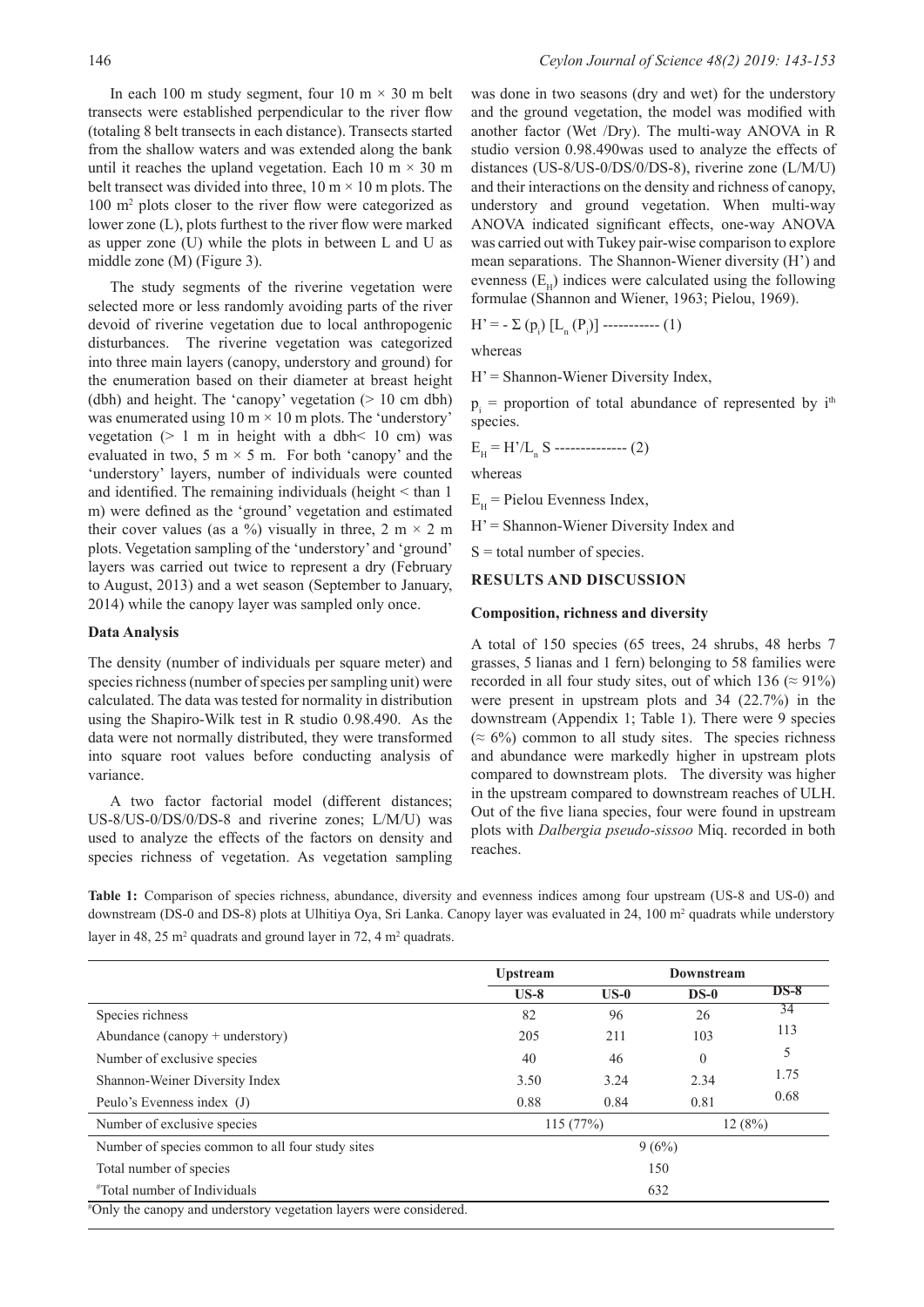#### *S.L. Rajakaruna et al.* 147

While 115 species ( $\approx$  77%) present exclusively in the upstream, only 12 species (8%) found in the downstream. The downstream-only plant species included *Azardirachta indica* A. Juss. *Calotropis gigantean* R. Br.*, Carissa spinarum* L.*, Carmona retusa* (Vahl.)*, Cassia fistula* L.*, Chromolaena odorata* (L.) R.M. King & H.Rob. and S*amanea saman* (Jacq.) Merr. The present results show distinct differences in species compositions between upstream and downstream communities at ULH, indicating potential dam-induced impacts. A previous vegetation study carried out in rivers, streams and associated vegetation in Minipe area (located in the same climatic zone 34 km south-west of Ulhitiya reservoir) reported 27 tree species, of which only 17 species have been recorded in the present study (IEE, 2014).

Upstream of the reservoir are likely to experience more or less natural flow regimes and as a result the riparian vegetation seems to be relatively undisturbed. The marked decreases in terms of richness, abundance and diversity of the downstream riparian vegetation of the reservoir, support the fact that dam-induced impacts are more severe in the downstream than in the upstream reaches. A similar decline in species richness from upstream to downstream following river regulation was reported in Yampa and Green rivers in USA (Merrit and Cooper 2000). However, Mallik and Richardson (2009) concluded that the differences in plant communities amongst rivers are larger than that between upstream and downstream in a study conducted in three temperate rivers. As the Ulhitiya reservoir is a storage reservoir, the water management strategy is different from other reservoirs built under the AMDP with hydropower generation as the main target.

At Ulhitiya, the spill discharges from the reservoir during the wet season have incurred catastrophic impacts in the immediate downstream as it releases copious amounts of water within a short period of time (Figure 1). In contrast, the reservoir discharges relatively less water from April to August (dry season) sufficient for farmers to crop their lands (Senalanadhikara and Manawadu, 2010). As a result, the immediate downstream of the Ulhitiya reservoir is experiencing severe and prolonged drought, especially during the long dry spells. Dott *et al.* (2016) also noted artificially-induced extreme drought in the immediate downstream of the river Dolores in USA and highlighted its negative impacts on the mositure-loving riparian vegetation. Jansson *et al.* (2000) also conclude that storage reservoirs with extreme seasonal fluctuations show lower richness and cover than that of run-of-river impoundments, with small daily fluctuations of water level. Thus, the hydrological droughts are more prevalent in downstream of regulated rivers (Du *et al.* 2011; Guo *et al.* 2011; Li *et al.* 2013). Hydrological drought has been recognized not only as a sociological issue, but also as a problem influencing its associated riparian vegetation.

*Leucaena leucocephala* (an invasive tree) and *Bauhunia racemosa* (a common dry and intermediate zone forest species) show higher relative abundance in downstream plots compared to upstream (Figure 5). *Terminalia arjuna* (a native riparian species) was more or less similarly distributed in both reaches. *Leuceana leucocephala* is known for its ability to withstand highly degraded and droughty conditions. Previous studies have shown similar observations where invasive plants such as *Tamarix* species colonize successfully in post-dam riparian vegetation



**Figure 5:** Relative abundance of *Leucaena luecocephala* (introduced, invasive tree), *Terminalia arjuna* (native, riverine tree), *Pongamia pinnata* (native riverine tree) and *Bauhinia racemosa* (dry zone native forest tree) in different distances away in the upstream and downstream reaches of the Ulhitiya reservoir/dam.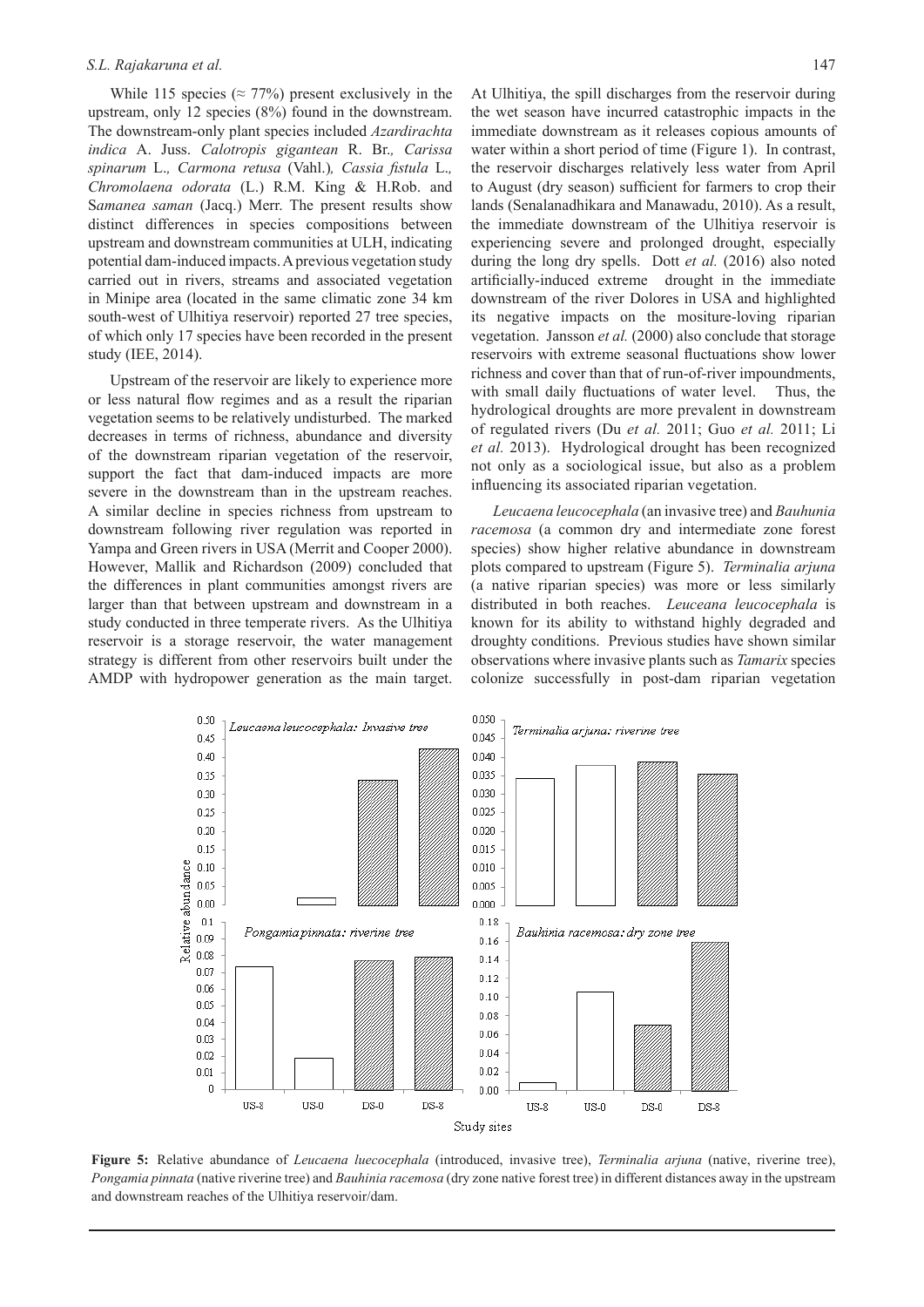(Everitt 1998; Shafroth *et al.* 2002). The present study also observed higher abundance of dry zone forest species (*Bauhinia racemosa* and *Azardirachta indica)* in the downstream than in the upstream. Reduced frequency of riparian-indicator species and increased frequency of upland-indicator species in downstream areas have been observed following river diversion (Caskey *et al.* 2014). However, the common riparian species such as *Terminalia arjuna* and *Pogamia pinnata* showed no drastic reduction in their relative abundances from upstream to downstream reaches at ULH, indicting their resilience to changes caused by river regulation.

## **Density and richness**

The density of the canopy vegetation showed a gradual decline from upstream to downstream (Figure 6). In contrast to canopy and understory layers, the ground vegetation showed no marked reduction in their cover values from upstream to downstream. Species richness of the canopy and understory layers showed a gradual decline from upstream to downstream plots, though not all differences are significant. The decline was marked in the understory layer (Figure 7).

The dam-induced impacts on the riparian plant communities were most conspicuous in the canopy and understory layers indicating their vulnerability. In contrary to the present findings, Klimo *et al.* (2013) observed that the herb layer has shown the most resgistered responses due to changes in the groundwater table following river regulation. The negative influence of river regulation on the riparian vegetation can attribute to subsidence of the water table as riparian species in particular are sensitive to changes in groundwater levels (Webb and Leake, 2006). Mature trees can survive for a short period under rapid drawdown, while saplings cannot (Shafroth *et al.* 2000). During the peak of the wet season, high intensity discharge of water from the Ulhitiya reservoir has contributed to severe river bank erosion in the immediate downstream. This phenomenon may also has contributed negatively to the density and richness of the riparian flora. In favour, Janssen *et al.* (2000) showed evidence to support that rivers that are obstructed by construction of storage reservoirs that undergo heavy fluctuations of water levels in the downstream, had lower species richness and cover than that of free-flowing rivers.



**Figure 6:** Mean stem density (m<sup>-2</sup>) of canopy and understory vegetation layers and the cover values (%) of the ground vegetation along three riverine zones lower, mid and upper zones (L, M and U respectively) at different distances upstream (US-0 and US-8) and downstream (DS-0 and DS-8) plots at Ulhitiya reservoir in Sri Lanka. Different letters indicate significant differences between different distances and riverine zones and vertical bars represent the standard errors of mean (SEM) values.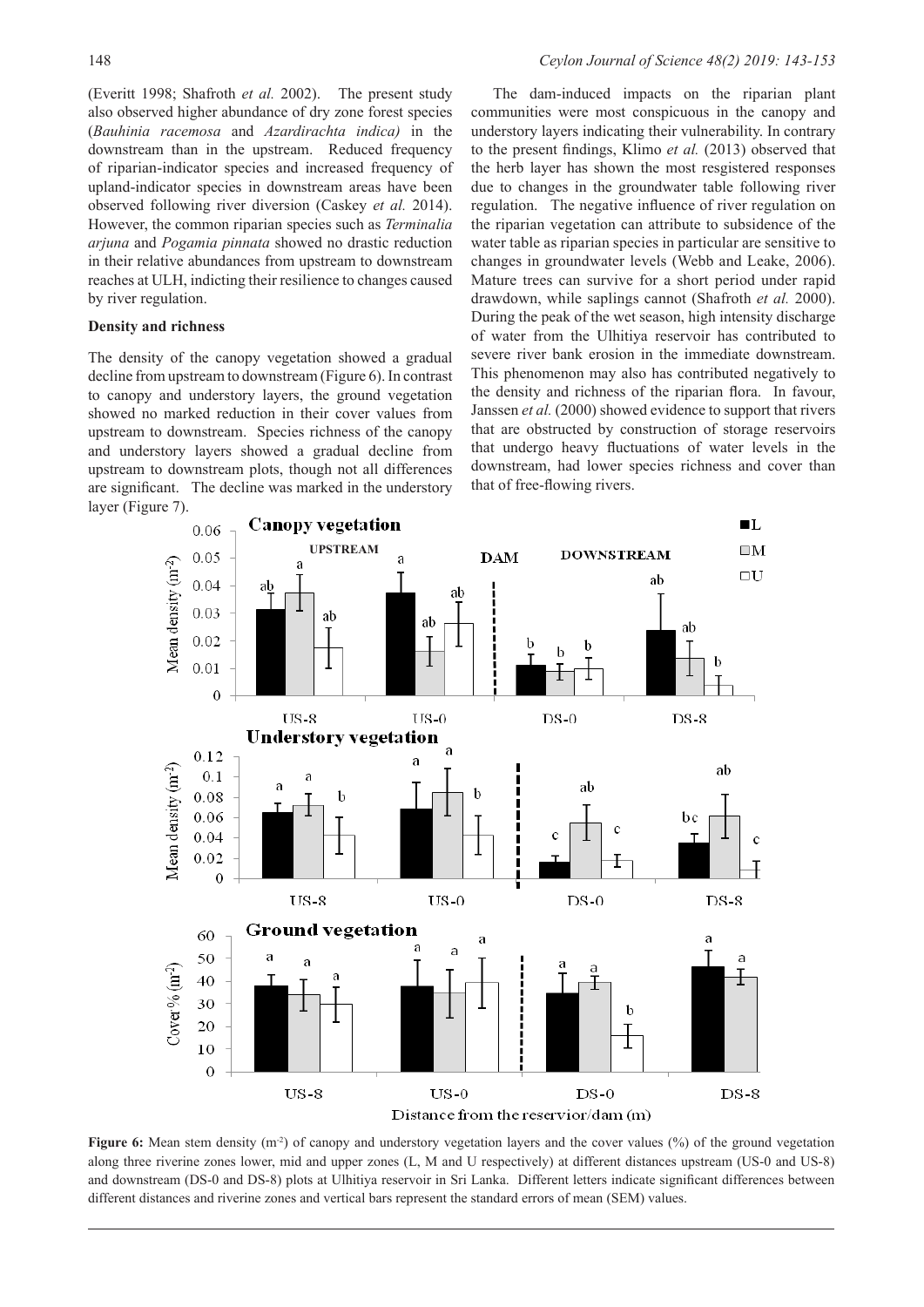

Figure 7: Mean species richness of the canopy, understory and ground vegetation layers along three riverine zones lower, mid and upper zones (L, M and U, respectively) at two distances in the upstream (US-8 and US-0) and in the downstream (DS-8 and DS-0) of the Ulhitiya reservoir. Different letters indicate significant differences between different distances and riverine zones and vertical bars represent the standard errors of mean (SEM) values.

## **CONCLUSIONS**

The present findings at ULH highlighted negative daminduced impacts on the riverine vegetation. The impacts of river regulation are more marked in the downstream reaches than in the upstream. This could be attributed to harsh environmental conditions in the downstream due to extreme water management practices in the reservoir. As a result, plants with the ability to withstand harsh conditions seem to colonize and thrive in downstream areas altering the composition of the riparian vegetation. In absence of any significant topographic differences from upstream to the downstream and with no consistent differences in anthropogenic disturbances, any changes observed in the riverine vegetation are due to altered habitat conditions since the construction of the dam/reservoir complex. Some detrimental impacts on the downstream riparian vegetation could be mitigated by introducing better coordinated flow regulation practices at the Ulhitiya reservoir.

## **ACKOWLEDGEMENT**

The World Bank under the HETC (Higher Education for Twenty First Century) Project Window 3 implemented through the Ministry of Higher Education, Sri Lanka is acknowledged for funding the study.

## **REFERENCES**

- Bendix, J. and Hupp, C.R. (2000). Hydrological and geomorphological impacts on riparian plant communities. *Hydrological Processes*, **14**: 2977-2990.
- Bombino, G., Boix-Fayos, C., Gurnell, A.M., Tamburino, V., Zema, D.A. and Zimbone, S.M. (2014). Check dam influence on vegetation species diversity in mountain torrents of the Mediterranean environment. *Ecohydrology* **7**(2): 678-691.
- Caskey, S.T., Blaschak, T.S., Wohl, E., Schnackenberg, E., Merritt, D.M. and Dwire, K.A. (2015). Downstream effects of stream flow diversion on channel characteristics and riparian vegetation in the Colorado Rocky Mountains, USA. *Earth Surface Processes and Landforms*, **40**(5): 586-598.
- Decamps, H., Fortune, M., Gazelle, F. and Pautou, G. (1988). Historical influence of man on the riparian dynamics of a fluvial landscape. *Landscape Ecology*: **1**(3): 163-173.
- Dott, C.E., Gianniny, G.L., Clutter, M.J., and Aanes, C. (2016).Temporal and Spatial Variation in Riparian Vegetation and Floodplain Aquifers on the Regulated Dolores River, Southwest Colorado, USA. *River Research and Applications*, **32**(10): 2056-2070.
- Dixon, M.D. and Turner, M.G. (2006). Simulated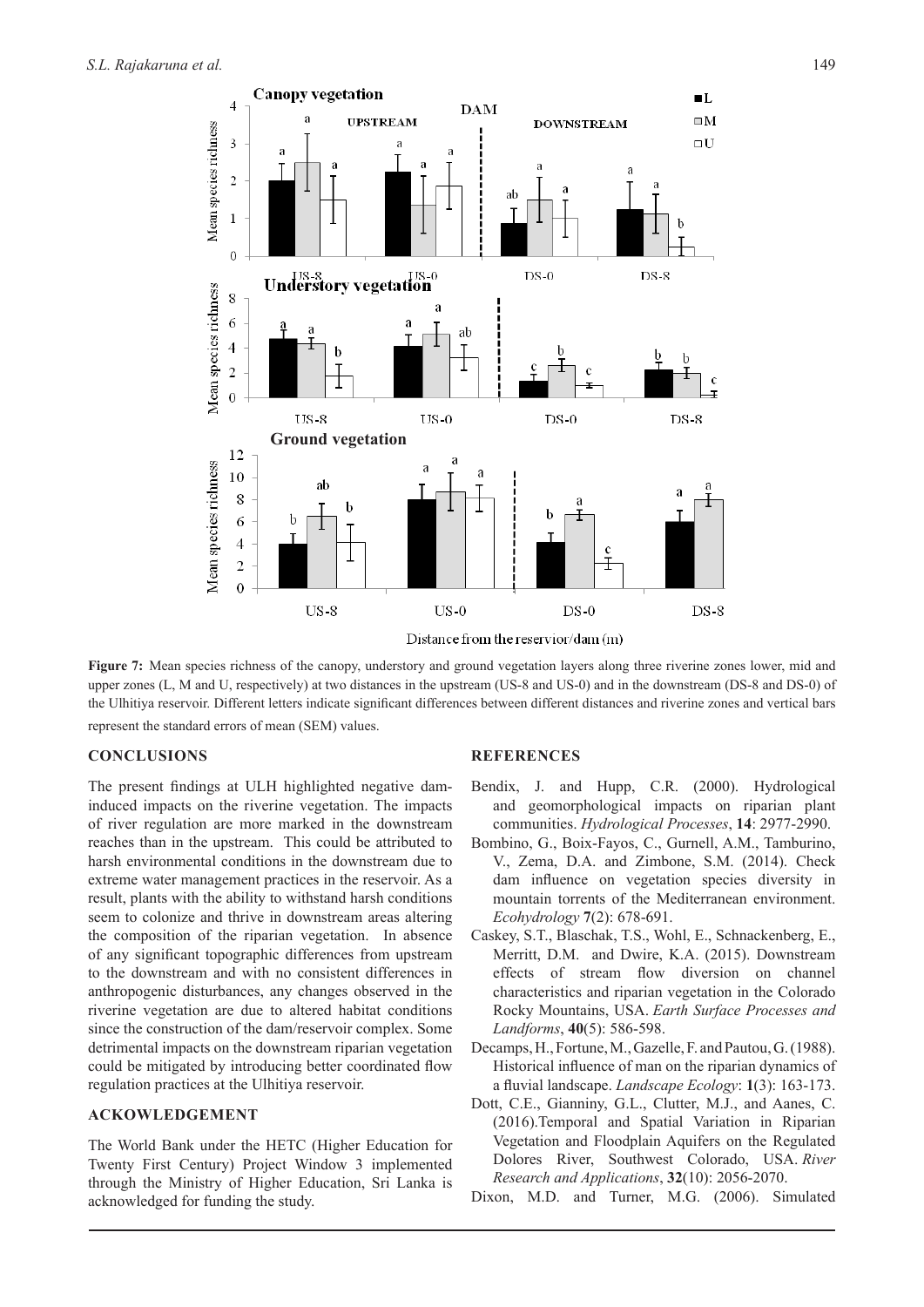recruitment of riparian trees under natural and regulated flow regimes on the Wisconsin River, USA. *River Research and Applications* **22**: 1057-1083.

- Du, Y., Xue, H., Wu, S., Ling, F., Xiao, F. and Wei, X. (2011). Lake area changes inthe middle Yangtze region of China over the 20th century. *Journal of Environmental Management* **92**: 1248-1255.
- Environmental Impact Assessment: Accelerated Mahaweli Development Programme (1980). Tippetts-Abbett-McCarthy-Stratton (TAMS) for Ministry of Mahaweli Development of Sri Lanka. Vol. 2. New York.
- Everitt B.L. (1998). Chronology of the spread of tamarisk in the central Rio Grande. *Wetlands* **18**(4): 658-668.
- Getirana, A.C.V., Bonnet, M.P., Calmant, S., Roux, E., RotunnoFilho, O.C. and Mansur, W.J. (2009). Hydrological monitoring of poorly gauged basins based on rainfall–runoff modeling and spatial altimetry. *Journal of Hydrology* **379**: 205-219.
- Gordon, E. and Meentemeyer, R.K. (2006). Effects of dam operation and land use on stream channel morphology and riparian vegetation. *Geomorphology* **82**(3-4): 412- 429.
- Guo, H., Hu, Q., Zhang, Q. and Feng, S. (2011). Effects of the Three Gorges Damon Yangtze River flow and river interaction with Poyang Lake, China: 2003-2008. *Journal of Hydrology* **416-417**: 19-27.
- Hanlon T.J., Williams C.E. &Moriarity W.J. (1998). Species composition of soil seed banks of Allegheny Plateau riparian forests. *Journal of the Torrey Botanical Society***125**: 199-215.
- Initial Environmental Examination (IEE) Report (2014). Proposed raising of the Minipe anicut and rehabilitation of the Minipe left-bank canal Project Kandy District. Ministry of Irrigation and Water Resource Management, Sri Lanka. 149 p.
- Jansson, R., Nilsson, C. and Renöfält, B. (2000). Fragmentation of riparian floras in rivers with multiple dams. *Ecology*, **81**(4): 899-903.
- Jansson, R., Nilsson, C., Dynesius, M. and Andersson, E. (2000). Effects of River Regulation on River-Margin Vegetation: A Comparison of Eight Boreal Rivers. *Ecological Applications* **10**(1): 203-224.
- Klimo, E., Kulhavý, J., Prax , A., Menšík , L., Hadaš P. and Mauer, O. (2013). Functioning of South Moravian floodplain forests (Czech Republic) in forest environment subject to natural and anthropogenic change. *International Journal of Forestry Research* **2013**: Article ID 248749. doi. org/10.1155/2013/248749.
- Li, S., Xiong, L., Dong, L. and Zhang, J. (2013). Effects of the Three Gorges Reservoir on the hydrological droughts at the downstream Yichang station during 2003-2011. *Hydrological Processes* **27**: 3981–3993.
- Mallik, A.U. and Richardson, J.S. (2009). Riparian vegetation change in upstream and downstream reaches of three temperate rivers dammed for hydroelectric generation in British Columbia, Canada. *Ecological Engineering* **35**(5): 810-819.
- Marcinkowski, P. and Grygoruk, M. (2017). Long-Term Downstream Effects of a Dam on a Lowland River Flow Regime: Case Study of the Upper Narew. *Water*

**9**(10): 783.

- Merritt, D.M. and Cooper, D.J. (2000). Riparian vegetation and channel change in response to river regulation: a comparative study of regulated and unregulated streams in the Green river basin, USA. *Regulated Rivers: Research and Management* **16**: 543-564.
- Naiman, R.J., Decamps, H. and Pollock, M. (1993). The role of riparian corridors in maintaining regional biodiversity. *Ecological applications* **3**(2): 209-212.
- Nilsson, C. and Keddy, P.A. (1988). Predictability of change in shoreline vegetation in a hydroelectric reservoir, northern Sweden. *Canadian Journal of Fisheries and Aquatic Sciences* **45**(11): 1896-1904.
- Nilsson, C. and Berggren K. (2000). Alterations of riparian ecosystems caused by river regulation dam operations have caused global-scale ecological changes in riparian ecosystems. How to protect river environments and human needs of rivers remains one of the most important questions of our time. *BioScience* **50**(9): 783-792.
- Pielou, E.C. (1969). An introduction to mathematical ecology. *An introduction to mathematical ecology.*
- Rood, S.B., Mahoney, J.M., Reid, D.E. and Zilm, L. (1995). Instream flows and the decline of riparian cottonwoods along the St. Mary River, Alberta. *Canadian Journal of Botany* **73**(8): 1250-1260.
- Senalanadhikara, S. and Manawadu, L. (2010). Rainfall fluctuation and changing patterns of agriculture practices. Proceedings of the National Conference on water, food security and climate change in Sri Lanka. BMICH, Colombo Sri Lanka. 9-11 June, 2009. 127- 139.
- Shafroth, P.B., Friedman, J.M., Auble, G.T., Scott, M.L. and Braatne, J.H. (2002). Potential Responses of Riparian Vegetation to Dam Removal Dam removal generally causes changes to aspects of the physical environment that influence the establishment and growth of riparian vegetation. *BioScience*, **52**(8): 703-712.
- Shafroth, P.B., Stromberg, J.C. and Patten, D.T. (2000). Woody riparian vegetation response to different alluvial water table regimes. *Western North American Naturalist* **60**(1):66-76.
- Shannon, C. E. Wiener, 1963, The mathematical theory of communications.University Illinois, Urbana, USA.
- Stromberg, J.C., Tiller, R. and Richter, B. (1996). Effects of groundwater decline on riparian vegetation of semiarid regions: the San Pedro, Arizona. *Ecological Applications* **6**(1): 113-131.
- Stromberg, J., Patten, D.T. and Richter, B.D. (1991). Flood flows and dynamics of Sonoran riparian forests. *Rivers* **2**(3): 221-235.
- Thompson, K. and Grime, J.P. (1979). Seasonal variation in the seed banks of herbaceous species in ten contrasting habitats. *The Journal of Ecology* **67** (3): 893-921.
- Uowolo, A.L., Binkle, L. and Adair E.C. (2005).Plant diversity in riparian forests in northwest Colorado: Effects of time and river regulation. *Forest Ecology and Management* **2218**(1-3): 107-114.
- Webb, R.H. and Leake, S.A. (2006).Ground-water surface-water interactions and long-term change in riverine riparian vegetation in the southwestern United States. *Journal of Hydrology* **320**(3): 302-323.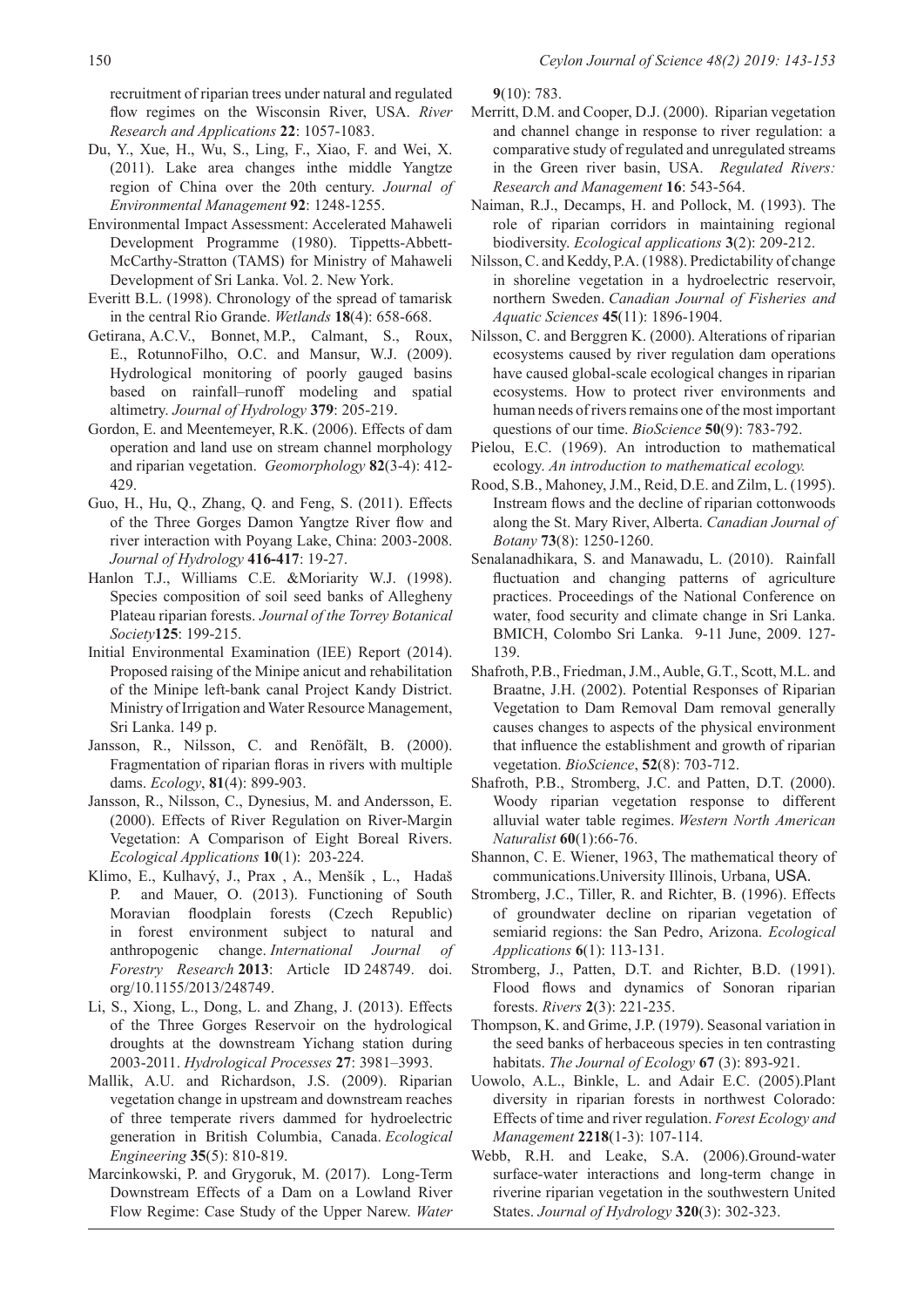# **APPENDIX**

**Appendix 1:** The total list of plant species including their families, habits and origin identified in upstream (US-8, US-0) and downstream (DS-0 and DS-8) riparian communities in the Ulhitiya Oya, Sri Lanka (√ indicates presence while × indicates absence). Invasive species are marked in bold. Abbreviations used: Habit, T – Tree, S – Shrub, H- Herb, L – Liana and F- Ferns; Conservation Status, Na – Native, En – Endemic and In – Introduced.

|                            | Family          | Habit                     | Origin | $US-8$    | $US-0$    | $DS-0$    | $DS-8$    |
|----------------------------|-----------------|---------------------------|--------|-----------|-----------|-----------|-----------|
| Acacia caesia              | Fabaceae        | L                         | Na     | $\sqrt{}$ | $\sqrt{}$ | $\times$  | $\times$  |
| Acacia leucophloea         | Fabaceae        | S                         | Na     | $\times$  | $\sqrt{}$ | $\times$  | $\times$  |
| Acacia auriculiformis      | Fabaceae        | T                         | In     | $\sqrt{}$ | $\times$  | $\times$  | $\times$  |
| Adenia hondala             | Passifloraceae  | H                         | Na     | √         | $\times$  | $\times$  | $\times$  |
| Adiantum concinnum         | Polypodiaceae   | $\boldsymbol{\mathrm{F}}$ |        | √         | $\sqrt{}$ | $\times$  | $\times$  |
| <b>Ageratum</b> conyzoides | Asteraceae      | Н                         | In     | V         | $\sqrt{}$ | $\sqrt{}$ | $\sqrt{}$ |
| Allophylus cobbe           | Sapindaceae     | $\mathbf T$               | Na     | V         | $\sqrt{}$ | $\times$  | $\sqrt{}$ |
| Anamirta cocculus          | Menispermaceae  | L                         | Na     | V         | $\sqrt{}$ | $\times$  | $\times$  |
| Aponogeton rigidifolius    | Aponogetonaceae | Н                         | En     | √         | $\times$  | $\times$  | $\times$  |
| Atalantia ceylanica        | Rutaceae        | S                         | Na     | $\sqrt{}$ | $\sqrt{}$ | $\times$  | $\times$  |
| Atalantia monophylla       | Rutaceae        | S                         | Na     | $\sqrt{}$ | $\sqrt{}$ | $\times$  | $\times$  |
| Atylosia trinervia         | Fabaceae        | Н                         | Na     | $\sqrt{}$ | $\sqrt{}$ | $\times$  | $\times$  |
| Azadirachta indica         | Meliaceae       | T                         | Na     | $\times$  | $\times$  | $\sqrt{}$ | V         |
| Bauhinia racemosa          | Fabaceae        | T                         | Na     | $\sqrt{}$ | $\sqrt{}$ | $\sqrt{}$ | V         |
| Breynia retusa             | Phyllanthaceae  | T                         | Na     | √         | $\sqrt{}$ | $\sqrt{}$ | $\sqrt{}$ |
| Bridelia retusa            | Phyllanthaceae  | T                         | Na     | $\sqrt{}$ | $\times$  | $\times$  | $\times$  |
| Calotropis gigantea        | Apocyanaceae    | S                         | Na     | $\times$  | $\times$  | $\sqrt{}$ | $\sqrt{}$ |
| Canthium coromandelicum    | Rubiaceae       | T                         | Na     | $\sqrt{}$ | $\sqrt{}$ | $\times$  | $\times$  |
| Capparis zeylanica         | Capparaceae     | $\mathbf T$               | Na     | $\sqrt{}$ | $\times$  | $\times$  | $\times$  |
| Carissa spinarum           | Apocyanaceae    | S                         | Na     | $\times$  | $\times$  | $\sqrt{}$ | $\sqrt{}$ |
| Carmona retusa             | Boraginaceae    | Н                         | Na     | $\times$  | $\times$  | $\times$  | V         |
| Caryota urens              | Arecaceae       | T                         | Na     | $\sqrt{}$ | $\times$  | $\times$  | $\times$  |
| Cassia fistula             | Fabaceae        | T                         | In     | $\times$  | $\times$  | $\sqrt{}$ | $\sqrt{}$ |
| Cassia saimea              | Fabaceae        | T                         | In     | √         | $\times$  | $\times$  | $\times$  |
| Cassia spectabilis         | Fabaceae        | T                         | In     | $\times$  | $\sqrt{}$ | ×         | $\times$  |
| Chloroxylon swietenia      | Rutaceae        | T                         | Na     | $\sqrt{}$ | $\times$  | $\times$  | $\times$  |
| Chromolaena odorata        | Asteraceae      | Н                         | In     | ×         | $\times$  | $\sqrt{}$ | $\sqrt{}$ |
| Chukrasia tabularis        | Meliaceae       | T                         | Na     | $\sqrt{}$ | $\times$  | $\times$  | $\times$  |
| Cipadessa baccifera        | Meliaceae       | S                         | Na     | √         | $\sqrt{}$ | $\times$  | $\times$  |
| Clidemia hirta             | Melastomataceae | Н                         | In     | $\sqrt{}$ | $\sqrt{}$ | ×         | ×         |
| Colocasia esculenta        | Araceae         | H                         | Na     | V         | $\sqrt{}$ | $\times$  | $\times$  |
| Combretum albidum          | Combretaceae    | H                         | Na     | $\sqrt{}$ | $\sqrt{}$ | $\times$  | $\times$  |
| Commelina diffusa          | Commelinaceae   | Н                         | Na     | $\times$  |           | $\times$  | $\times$  |
| Connarus monocarpus        | Connaraceae     | T                         | Na     | $\times$  | $\sqrt{}$ | $\times$  | $\times$  |
| Cratevaa dansonii          | Capparaceae     | T                         | Na     | $\times$  | $\sqrt{}$ | $\times$  | $\times$  |
| Croton aromaticus          | Euphorbiaceae   | Н                         | Na     | $\sqrt{}$ | $\sqrt{}$ | $\times$  | $\times$  |
| Croton laccifer            | Euphorbiaceae   | $\mathbf S$               | Na     | $\times$  | $\sqrt{}$ | $\times$  | $\times$  |
| Cycas circinalis           | Cycadaceae      | T                         |        | $\times$  | $\sqrt{}$ | $\times$  | $\times$  |
| Cymbopogon nardus          | Poaceae         | G                         | Na     | $\times$  | $\sqrt{}$ | $\sqrt{}$ | $\sqrt{}$ |
| Cynometra iripa            | Fabaceae        | T                         | Na     | √         | $\sqrt{}$ | $\times$  | $\times$  |
| Dalbergia lanceolaria      | Fabaceae        | T                         | Na     | $\sqrt{}$ | $\sqrt{}$ | $\times$  | $\times$  |
| Dalbergia pseudo-sissoo    | Fabaceae        | L                         | Na     | $\times$  | $\sqrt{}$ | $\sqrt{}$ | $\sqrt{}$ |
| Derris canarensis          | Fabaceae        | H                         | Na     | $\sqrt{}$ | $\times$  | $\times$  | $\times$  |
| Desmos elegans             | Annonaceae      | T                         | Na     | √         | $\times$  | $\times$  | $\times$  |
| Dialium ovoideum           | Fabaceae        | T                         | Na     | V         | $\times$  | $\times$  | $\times$  |
| Dichanthium caricosum      | Poaceae         | G                         | Na     | $\times$  | $\sqrt{}$ | $\sqrt{}$ | $\sqrt{}$ |
| Dillenia retusa            | Dilleniaceae    | T                         | Na     | $\sqrt{}$ | $\times$  | $\times$  | $\times$  |
| Dimorphocalyx glabellus    | Euphorbiaceae   | $\mathbf T$               | Na     | V         | $\sqrt{}$ | $\times$  | $\times$  |
| Dioscorea pentaphylla      | Dioscoreacea    | H                         | Na     | $\sqrt{}$ | $\sqrt{}$ | $\times$  | $\times$  |
|                            |                 |                           |        |           |           |           |           |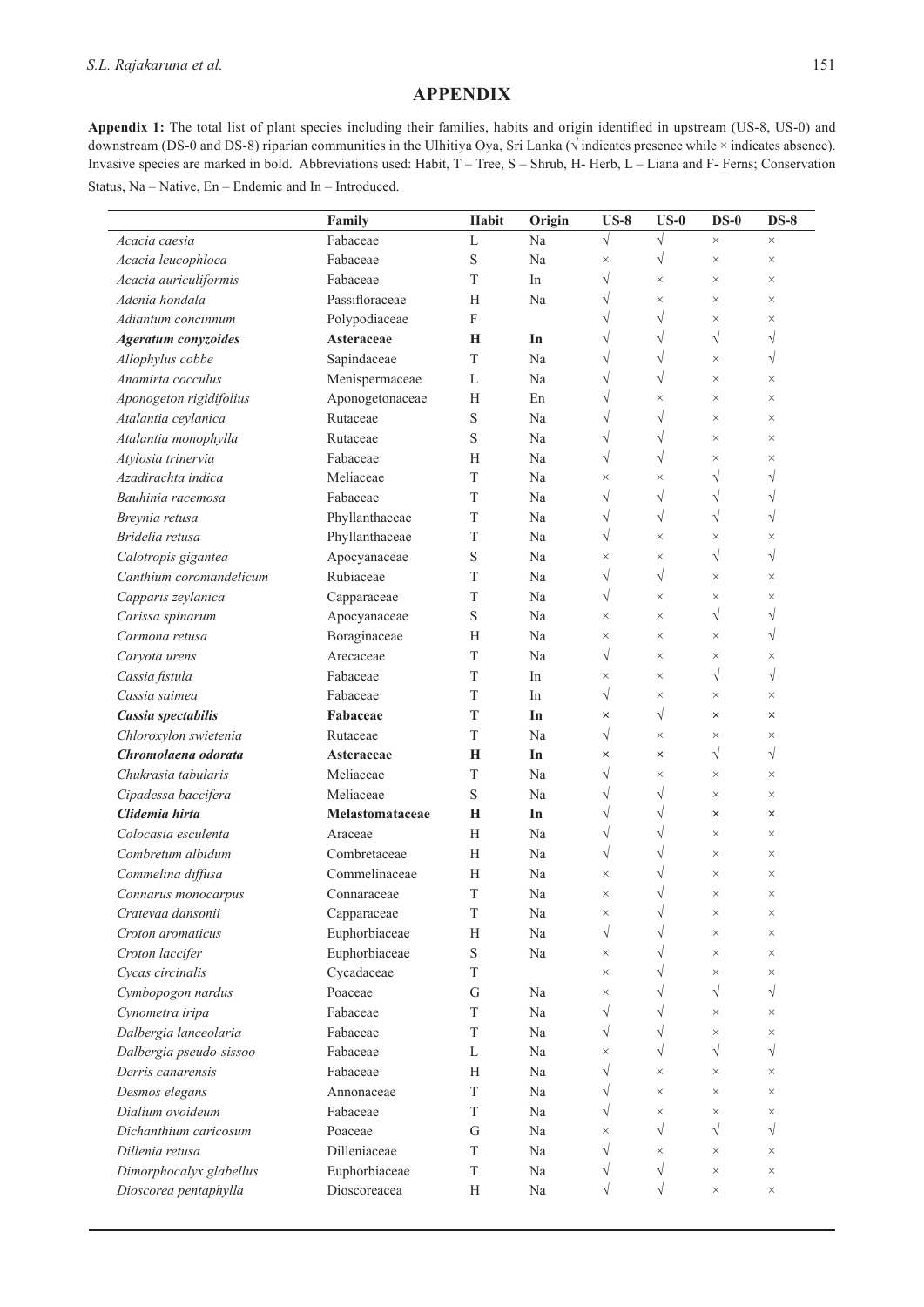$\mathbb{R}^2$ 

| Diospyros ebenum                         | Ebenaceae             | T           | Na       | V                     | $\times$               | $\times$             | $\times$             |
|------------------------------------------|-----------------------|-------------|----------|-----------------------|------------------------|----------------------|----------------------|
| Diospyros malabarica                     | Ebenaceae             | T           | Na       | V                     | $\times$               | $\times$             | $\times$             |
| Diospyros ovalifolia                     | Ebenaceae             | L           | Na       | $\sqrt{}$             | $\times$               | $\times$             | $\times$             |
| Diplodiscus verrucosus                   | Malvaceae             | T           | En       | $\sqrt{}$             | $\times$               | $\times$             | $\times$             |
| Drypetes gardneri                        | Putranjivaceae        | T           | En       | $\times$              | $\sqrt{}$              | $\times$             | $\sqrt{}$            |
| Drypetes sepiaria                        | Putranjivaceae        | T           | Na       | $\sqrt{}$             | $\times$               | $\times$             | $\times$             |
| Elaeocarpus serratus                     | Elaeocarpaceae        | T           | Na       | $\sqrt{}$             | $\times$               | $\times$             | $\times$             |
| Pancratium zeylanicum                    | Poaceae               | G           | Na       | $\times$              | $\sqrt{}$              | $\times$             | $\times$             |
| Erythroxylum moonii                      | Erythroxylaceae       | T           | Na       | $\sqrt{}$             | $\sqrt{}$              | $\times$             | $\times$             |
| Fahrenheitia zeylanica                   | Euphorbiaceae         | Н           | Na       | $\times$              | $\sqrt{}$              | $\times$             | $\times$             |
| Ficus hispida                            | Moraceae              | T           | Na       | $\sqrt{}$             | $\times$               | $\times$             | $\times$             |
| Ficus microcarpa                         | Moraceae              | T           | Na       | $\sqrt{}$             | $\times$               | $\times$             | $\times$             |
| Ficus racemosa                           | Moraceae              | T           | Na       | $\sqrt{}$             | $\sqrt{}$              | $\times$             | $\times$             |
| Flueggea leucopyrus                      | Phyllanthaceae        | $\mathbf S$ | Na       | V                     | $\sqrt{}$              | $\sqrt{}$            | $\sqrt{}$            |
| Garcinia morella                         | Clusiaceae            | T           | Na       | $\sqrt{}$             | $\times$               | $\times$             | $\times$             |
| Gliricidia sepium                        | Fabaceae              | T           | In       | $\sqrt{}$             | $\times$               | $\times$             | $\times$             |
| Glycosmis angustifolia                   | Rutaceae              | T           | Na       | $\times$              | $\sqrt{}$              | $\times$             | $\times$             |
| Glycosmis pentaphylla                    | Rutaceae              | S           | Na       | $\times$              | $\sqrt{}$              | $\times$             | $\times$             |
| Gmelina asiatica                         | Lamiaceae             | T           | Na       | $\sqrt{}$             | $\sqrt{}$              | $\times$             | $\times$             |
| Grewia helicterifolia                    | Malvaceae             | T           | Na       | $\sqrt{}$             | $\times$               | $\times$             | $\times$             |
| Grewia orientalis                        | Malvaceae             | T           | Na       | $\sqrt{}$             | $\times$               | $\times$             | $\times$             |
| Haldina cordifolia                       | Rubiaceae             | T           | Na       | $\sqrt{}$             | $\times$               | $\times$             | $\times$             |
| Helicteres isora                         | Malvaceae             | $\mathbf S$ | Na       | $\times$              | $\times$               | $\times$             | V                    |
| Hibiscus eriocarpus                      | Malvaceae             | H           | Na       | $\times$              | $\times$               | $\sqrt{}$            | $\sqrt{}$            |
| Hibiscus micranthus                      | Malvaceae             | H           | Na       | $\times$              | $\times$               | $\times$             | $\sqrt{}$            |
| Hiptage benghalensis                     | Malpighiaceae         | H           | Na       | $\times$              | $\sqrt{}$              | $\times$             | $\times$             |
| Holoptelea integrifolia                  | Ulmaceae              | T           | Na       | $\times$              | $\sqrt{}$              | $\times$             | $\times$             |
| Humboldtia laurifolia                    | Fabaceae              | T           | Na       | $\sqrt{}$             | $\times$               | $\times$             | $\times$             |
| Imperata cylindrica                      | Poaceae               | G           | Na       | $\times$              | $\sqrt{}$              | $\sqrt{}$            | $\sqrt{}$            |
| Ipomoea obscura                          | Convolvulaceae        | Н           | Na       | $\times$              | V                      | $\times$             | $\times$             |
| Ixora coccinea                           | Rubiaceae             | $\mathbf S$ | Na       | $\sqrt{}$             | V                      | $\times$             | $\times$             |
| Jasminum angustifolium                   | Oleaceae              | S           | Na       | $\times$              | V                      | $\sqrt{}$            | $\sqrt{}$            |
| Lagenandra ovata                         | Araceae               | Н           | Na       | $\times$              | N                      | $\times$             | $\times$             |
| Lantana camara                           | Verbenaceae           | S           | In       | $\sqrt{}$             |                        | V                    | V                    |
| Leucaena lecocephala                     | Fabaceae              | T           | In       | $\times$              |                        | V                    |                      |
| Ludwigia perennis                        | Onagraceae            | $\mathbf H$ | Na       | ×                     |                        | ×                    | ×                    |
| Lygodium microphyllum                    | Lygodiaceae           | H           | Na       | $\times$              | $\sqrt{}$              | $\times$             | $\times$             |
| Macaranga peltata                        | Euphorbiaceae         | $\mathbf T$ | Na       | $\sqrt{}$             | $\times$               | $\times$             | $\times$             |
| Madhuca longifolia                       | Sapotaceae            | T           | Na       | V                     | $\sqrt{}$              | $\sqrt{}$            | $\sqrt{}$            |
| Mallotus rhamnifolius                    | Euphorbiaceae         | $\mathbf T$ | Na       | V                     | $\sqrt{}$              | $\times$             | $\times$             |
| Margaritaria cyanospermus                | Phyllanthaceae        | T           | En       | V                     | $\times$               | $\sqrt{}$            | $\sqrt{}$            |
| Mastixia tetrandra                       | Cornaceae             | H           | Na       | V                     | $\times$               | $\times$             | $\times$             |
| Memecylon angustifolium                  | Melastomataceae       | T           | Na       | $\sqrt{}$             | $\sqrt{}$              | $\times$             | $\times$             |
| Memecylon rostratum                      | Melastomataceae       | H           | Na       | $\times$              | $\sqrt{}$              | $\times$             | $\times$             |
| Microcos paniculata                      | Malvaceae             | $\mathbf S$ | Na       | $\times$              | $\times$               | $\sqrt{}$            | $\sqrt{}$            |
| Micromelum minutum                       | Rutaceae              | T           | En       | $\sqrt{}$             | $\times$<br>$\sqrt{}$  | $\times$             | $\times$             |
| Mimosa pigra                             | Fabaceae<br>Fabaceae  | ${\bf S}$   | In       | ×                     | $\sqrt{}$              | ×<br>$\sqrt{}$       | ×<br>$\sqrt{}$       |
| Mimosa pudica                            |                       | H<br>T      | Na       | $\times$<br>$\sqrt{}$ | $\sqrt{}$              |                      |                      |
| Morinda citrifolia                       | Rubiaceae<br>Rutaceae | H           | Na       | $\times$              | $\sqrt{}$              | $\times$<br>$\times$ | $\times$<br>$\times$ |
| Murraya koenigii                         |                       |             | Na       |                       |                        |                      |                      |
| Murraya paniculata<br>Nauclea orientalis | Rutaceae<br>Rubiaceae | S<br>T      | Na       | $\times$              | $\sqrt{}$<br>$\sqrt{}$ | $\times$             | $\sqrt{}$            |
|                                          | Ochnaceae             | S           | Na<br>Na | $\times$<br>$\times$  | $\sqrt{}$              | $\times$<br>$\times$ | $\times$<br>$\times$ |
| Ochna jabotapita<br>Ocimum americanum    | Lamiaceae             | H           | Na       | $\sqrt{}$             | $\times$               | $\sqrt{}$            | $\times$             |
| Ocimum tenuiflorum                       | Lamiaceae             | H           | Na       | $\times$              | $\times$               | $\times$             | $\sqrt{}$            |
| Pancratium zeylanicum                    | Amaryllidaceae        | H           | Na       | $\times$              | $\sqrt{}$              | $\times$             | $\times$             |
| Pandanus ceylanicus                      | Pandanaceae           | $\mathbf S$ | En       | $\times$              | $\sqrt{}$              | $\times$             | $\times$             |
|                                          |                       |             |          |                       |                        |                      |                      |